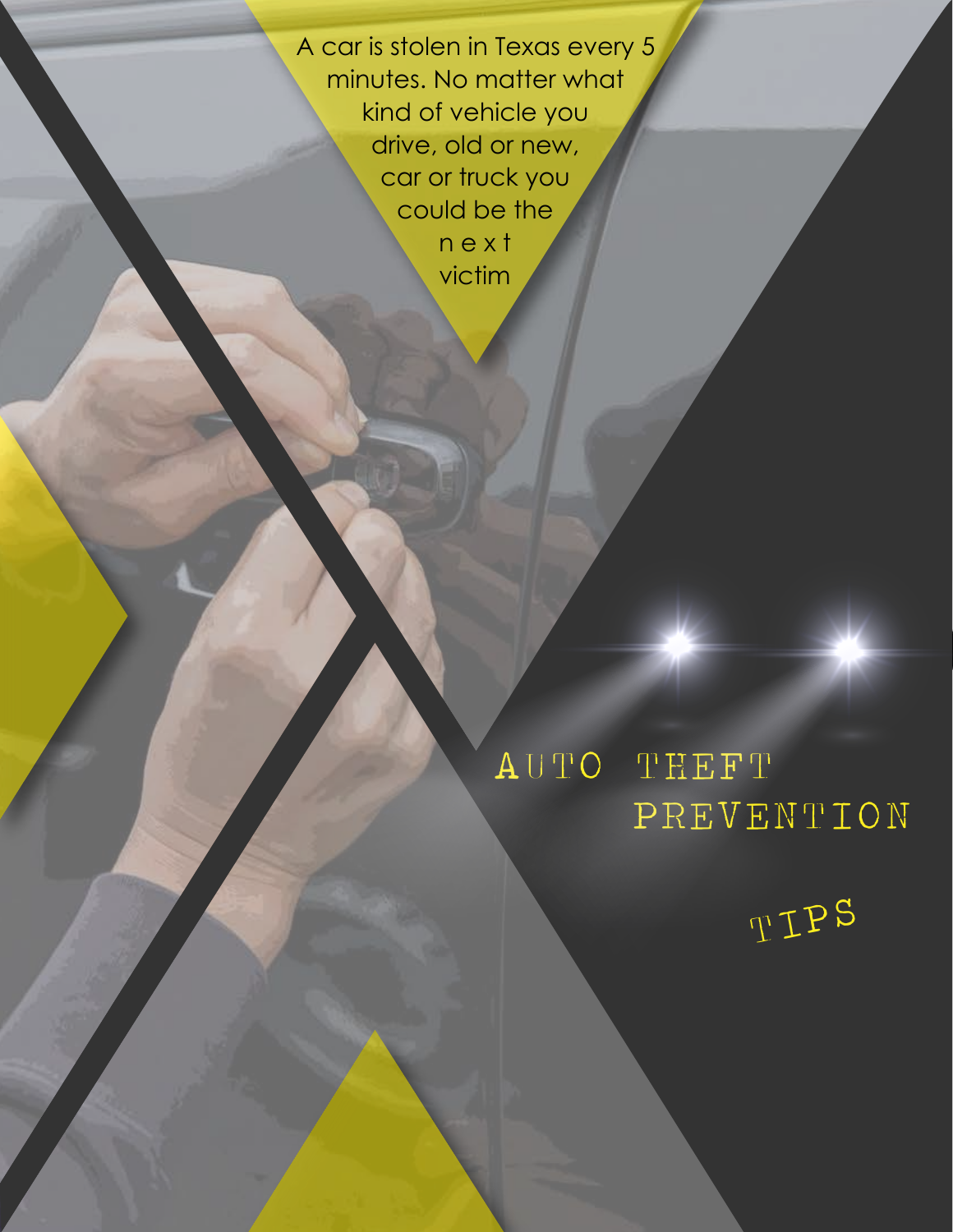*The following information could help keep you and your vehicle safe.*

## **TIPS TO PROTECT YOUR VEHICLE**

- **Take Your Keys. One out of every five vehicles stolen had the keys in it.**
- **Combinator Lock Your Car. Almost half of all vehicles stolen were left unlocked.**
- Don't Hide a Second Set of Keys in Your Car. Extra keys can easily be found if a thief takes time to look.
- **Park in Well-Lighted Areas.**
- **Park in Attended Lots. Auto thieves do not like witnesses and prefer unattended parking lots.**
- Only give ignition/door key to parking attendant. If your trunk and glove box use the same key as the door, have one of them changed. Don't give the attendant easy access to your glove box and trunk. Upon returning, check the tires, spare and battery to insure they are the same as those you had when you parked.
- Don't leave your car running unattended. Vehicles are commonly stolen at convenience stores, gas stations, ATM's, etc. Many vehicles are also stolen on cold mornings when the owner leaves the vehicle running to warm up.
- Completely Close Car Windows When Parking. Don't make it any easier for the thief to enter your vehicle.
- Hide Your Valuables. Don't make your car a more desirable target for thieves by leaving valuables in plain sight.

## **ANTI-THEFT DEVICES**

- Many car insurance companies may give you a discount for certain anti-theft devices. Check with your agent for details.
- **Combing Ignition Kill Switch. Splice an inexpensive toggle switch into your ignition wire or to your** starter. The trick is hiding the switch well. Keypads, pressure pads and more expensive "Immobilizers" and "Passkeys" can also be used.
- Fuel Kill Switch. The valve that halts the fuel supply is closed.
- Visible Steering Wheel Lock. Prevents the steering wheel from being turned.
- **Floorboard Locks. Devices that disable the gas or brake pedal.**
- Gearshift Locks. Disables shifting of the transmission.
- $\blacksquare$  Tire/Wheel Locks. Prevents the vehicle from moving.
- Hood Locks. Prevents the thief from gaining access to your security system and battery.
- **Armored Collar Around the Steering Column. Protects the column and ignition.**